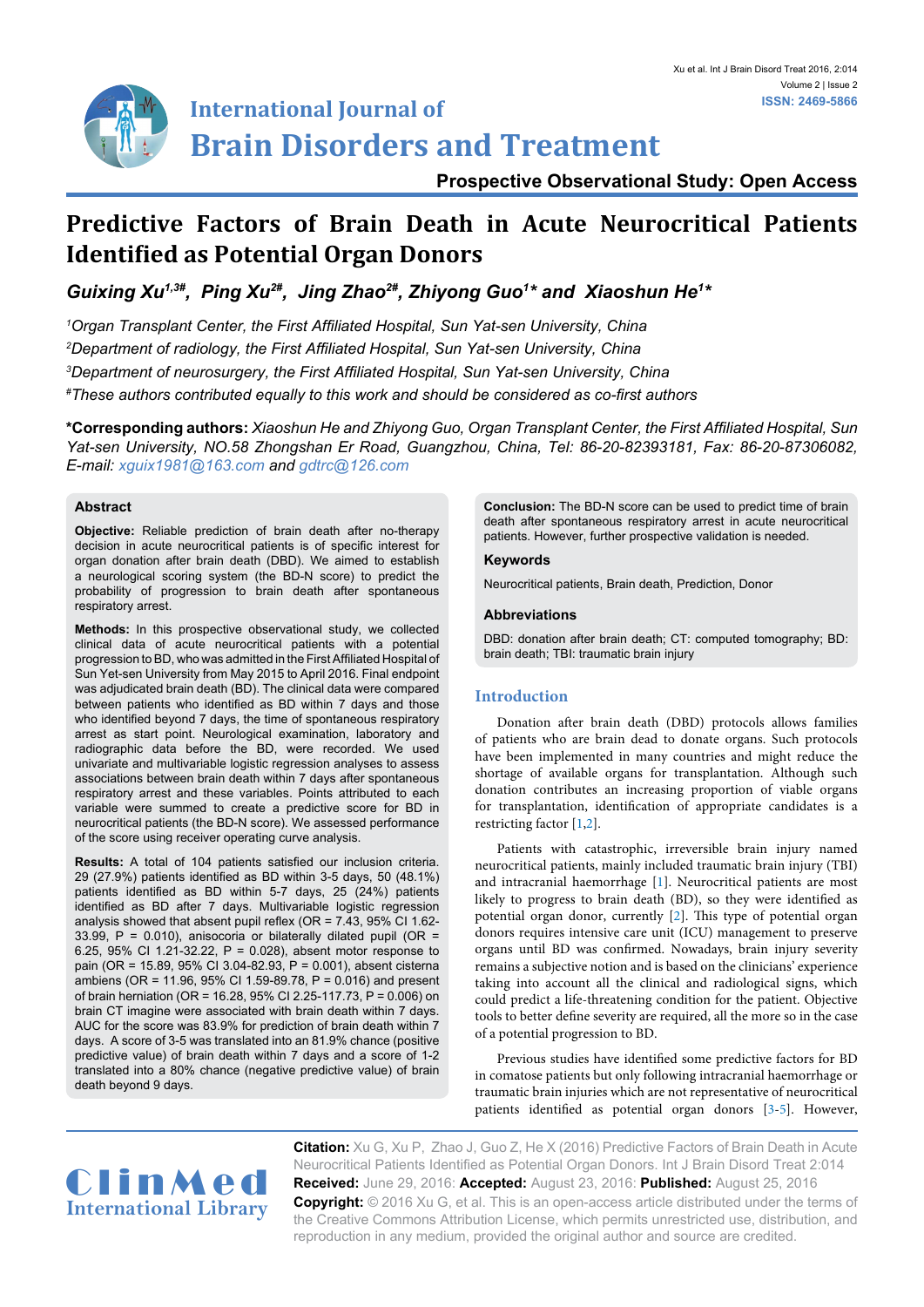identifying neurocritical patients who could progress to BD after notherapy decision is particularly difficult at the acute phase because of a lack of clearly established predictive factors. In clinical practice, the "no-therapy decision" is hard to define since the contents of no-therapy decision in each medical center were different. So we designed a study to identify predictive factors to establish the BD-N score (a neurological scoring system) to predict the probability of BD in acute neurocritical patients, after spontaneous respiratory arrest.

#### **Methods**

# **Study design and participants**

In this observational study, we prospectively obtained data from consecutive adult, neurocritical patients after spontaneous respiratory arrest and a likely prognosis of progression to BD in the First Affiliated Hospital, Sun Yat-sen University, between 1 May 2015 and 30 April 2016.

The inclusion criteria were an apneic patient with deep coma and the presence of a recent spontaneous intracranial haemorrhage or traumatic brain injury on brain CT scan. We excluded patients without tracheal intubation or who suffered reversible coma. We selected variables for data collection on the basis of findings from existing study and our previous comprehensive analysis [[4-](#page-4-4)[6](#page-4-5)].

The baseline characteristics for this study included age, sex, personal cardiovascular risk factors (high blood pressure, diabetes, dyslipidemia and atrial fibrillation), diagnoses, and Glasgow Coma Scale (GCS) score. In order to exclude the bias of confounding medications, or prior use of illegal drugs or alcohol; a reasonable guideline is to calculate 5 to 7 times the drug's elimination half-life in hours and allow that time to pass before clinical examination is performed. Neurological examination after spontaneous respiratory arrest mainly focused on brain stem reflexes, such as pupil size, corneal reflex, cough reflex, motor response to pain (facial pain stimulation) and so on. The last brain CT scan imaging after spontaneous

<span id="page-1-0"></span>

|  |  |  |  | Table 1: Clinical and demographic characteristics of patients. |  |
|--|--|--|--|----------------------------------------------------------------|--|
|--|--|--|--|----------------------------------------------------------------|--|

|                             | Groups (Brain death time) |                   |                  |                     |         |
|-----------------------------|---------------------------|-------------------|------------------|---------------------|---------|
| <b>Factors</b>              | 3-5d group                | 5-7d group        | > 7d group       | <b>All patients</b> | P       |
|                             | $(n = 29)$                | $(n = 50)$        | $(n = 25)$       | $(n = 104)$         |         |
| Demographic characteristics |                           |                   |                  |                     |         |
| Age(years)                  | $40.10 \pm 14.08$         | $38.60 \pm 11.33$ | $45.96 \pm 9.28$ | $40.79 \pm 12.00$   | 0.039   |
| days                        | $9.14 \pm 5.00$           | $5.52 \pm 3.48$   | $6.96 \pm 5.71$  | $6.88 \pm 4.74$     | 0.004   |
| Gender                      |                           |                   |                  |                     |         |
| Male                        | 23 (79.30)                | 41 (82.00)        | 21 (84.00)       | 85 (81.70)          | 0.904   |
| Female                      | 6(20.70)                  | 9(18.00)          | 4 (16.00)        | 19 (18.30)          |         |
| Clinical characteristics    |                           |                   |                  |                     |         |
| Diagnosis                   |                           |                   |                  |                     |         |
| hemorrhagic                 | 14 (48.30)                | 22 (44.00)        | 15 (60.00)       | 51 (49.00)          | 0.424   |
| traumatic                   | 15 (51.70)                | 28 (56.00)        | 10 (40.00)       | 53 (51.00)          |         |
| Pupil shape                 |                           |                   |                  |                     |         |
| normal                      | 0(0.00)                   | 11 (22.00)        | 11 (44.00)       | 22 (21.20)          | < 0.001 |
| anisocoria                  | 3(10.30)                  | 11 (22.00)        | 8 (32.00)        | 22 (21.200          |         |
| mydriasis                   | 26 (89.70)                | 28 (56.00)        | 6(24.00)         | 60 (57.70)          |         |
| Pupillary light reflex      |                           |                   |                  |                     |         |
| Sensitive                   | 1(3.40)                   | 8(16.00)          | 8 (32.00)        | 17 (16.30)          | < 0.001 |
| Slow                        | 2(6.90)                   | 17 (34.00)        | 11 (44.00)       | 30 (28.80)          |         |
| disappear                   | 26 (89.70)                | 25 (50.00)        | 6(24.00)         | 57 (54.80)          |         |
| Corneal reflex              |                           |                   |                  |                     |         |
| Sensitive                   | 0(0.00)                   | 5(10.00)          | 9(36.00)         | 14 (13.50)          | < 0.001 |
| disappear                   | 29 (100.00)               | 45 (90.00)        | 16 (64.00)       | 90 (86.50)          |         |
| Cough reflex                |                           |                   |                  |                     |         |
| Yes                         | 1(3.40)                   | 6(12.00)          | 13 (52.00)       | 20 (19.20)          | < 0.001 |
| no                          | 28 (96.60)                | 44 (88.00)        | 12 (48.00)       | 84 (80.80)          |         |
| Pain reaction               |                           |                   |                  |                     |         |
| Sensitive                   | 0(0.00)                   | 2(4.00)           | 5(20.00)         | 7(6.70)             | < 0.001 |
| Slow                        | 4 (13.80)                 | 24 (48.00)        | 16 (64.00)       | 44 (42.30)          |         |
| disappear                   | 25 (86.20)                | 24 (48.00)        | 4 (16.00)        | 53 (51.00)          |         |
| Cisterna ambiens            |                           |                   |                  |                     |         |
| Normal                      | 0(0.00)                   | 1(2.00)           | 5(20.00)         | 6(5.80)             | < 0.001 |
| Narrow                      | 3(10.30)                  | 19 (38.00)        | 13 (52.00)       | 35 (33.70)          |         |
| disappear                   | 26 (89.70)                | 30 (60.00)        | 7(28.00)         | 63 (60.60)          |         |
| Whirlpool sign              |                           |                   |                  |                     |         |
| No                          | 11 (37.90)                | 21 (42.00)        | 15 (60.00)       | 47 (45.20)          | 0.219   |
| Yes                         | 18 (62.10)                | 29 (58.00)        | 10 (40.00)       | 57 (54.80)          |         |
| Cerebral hernia             |                           |                   |                  |                     |         |
| No                          | 3(10.30)                  | 19 (38.00)        | 15 (60.00)       | 37 (35.60)          | 0.001   |
| Yes                         | 26 (89.70)                | 31 (62.00)        | 10 (40.00)       | 67 (64.40)          |         |
| Intraventricular hemorrhage |                           |                   |                  |                     |         |
| No                          | 5(17.20)                  | 22 (44.00)        | 17 (68.00)       | 44 (42.30)          | 0.001   |
| Yes                         | 24 (82.80)                | 28 (56.00)        | 8 (32.00)        | 60 (57.70)          |         |
| Hydrocephalus               |                           |                   |                  |                     |         |
| No                          | 25 (86.20)                | 42 (84.00)        | 21 (84.00)       | 88 (84.60)          | 0.962   |
| Yes                         | 4 (13.80)                 | 8(16.00)          | 4(16.00)         | 16 (15.40)          |         |
| Subarachnoid hemorrhage     |                           |                   |                  |                     |         |
| No                          | 13 (44.80)                | 17 (34.00)        | 13 (52.00)       | 43 (41.30)          | 0.297   |
| Yes                         | 16 (55.20)                | 33 (66.00)        | 12 (48.00)       | 61 (58.70)          |         |
|                             |                           |                   |                  |                     |         |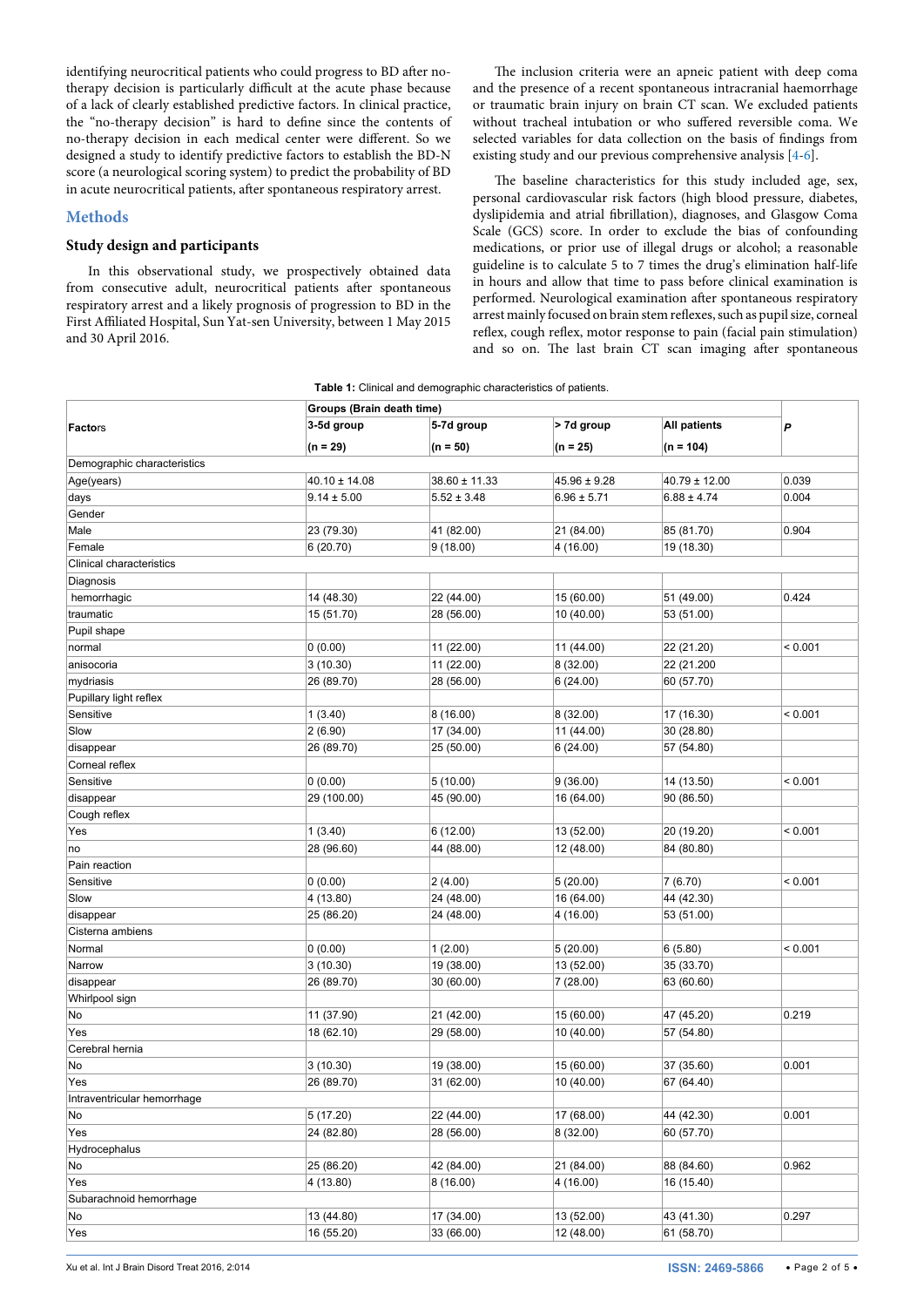respiratory arrest were similarly collected and transferred to the Neurosurgery Department of the First Affiliated Hospital, Sun Yatsen University. Type of CT scan imaging included parenchymal haematoma, subarachnoid haemorrhage, haematoma volume, cisterna ambiens, evidence of herniation (the shift of midline was the typical manifestation), presence of intraventricular haemorrhage and the presence of hydrocephalus. The images were systematically inspected by radiologists and neurosurgeons who participated in the study. Hydrocephalus was defined as increased radius or decreased ventricular angle in frontal horns, rounding and enlargement of atrium with sulcal effacement, increased width of third ventricle, or ballooning of fourth ventricle [[5](#page-4-3)[,6](#page-4-5)]. Clinicians analysing the CT data were kept unaware of the patient's status (BD or not).

After inclusion in the study, patients were followed up until BD was confirmed. Each case of BD was confirmed by two medical clinical examinations meeting the mandatory criteria of the current China BD standard. These examinations comprised: two EEG (electroencephalograph) recordings of at least 30 min performed 12- 24 h apart demonstrating electrocerebral inactivity, the absence of intracerebral filling at the level of circle of Willis by TCD (transcranial Doppler) and apnoea testing [[3](#page-4-2)]. The endpoint for the analysis was BD confirmed by EEG and TCD [\[3,](#page-4-2)[4](#page-4-4)].

#### **Statistical analysis**

All analyses were carried out using SPSS 13.0 for Windows (SPSS, Chicago, IL). The two-tailed significance level was set at P < 0.05. Continuous variables were described as mean standard deviation, categorical factors as frequency and percentage. Pair wise comparisons were performed using Student's t-test and chisquare test as appropriate. We used ROC curve analysis to identify the cutoff to dichotomise continuous variables of interest, or the estimated score that increased the sum of sensitivity and specificity to the highest amount. Final multivariable logistic models retained only factors found significant at the P < 0.05 levels using a stepwise forward/backward selection method. We then used these predictive probabilities to estimate the area under the ROC.

#### **Results**

Between May 1, 2015 and April 30, 2016, we assessed 104 patients. [Table 1](#page-1-0) summarizes baseline characteristics of our study population. 29 patients (27.9%) were identified as brain death within 3-5 days after spontaneous respiratory arrest, 50 (48.1%) were identified between 5-7 days, and 25 (24%) were identified after 7 days.

The analysis results show that there were significant difference between the three groups of age, the difference was statistically significant ( $P < 0.05$ ); No obvious difference was found between gender distribution, there was no statistically significant difference (P > 0.05); In clinical characteristics, diagnosis, swirl sign, hydrocephalus and subarachnoid hemorrhage has no difference between the three groups, there was no statistically significant difference ( $P > 0.05$ ); In other clinical indicators, distribution exists obvious difference between the three groups, the difference was statistically significant  $(P < 0.05)$ .

According to the results of univariate logistic regression analysis of gender, age, diagnosis, corneal reflection, cough reflex, swirl sign, hydrocephalus and subarachnoid hemorrhage had no obvious effect on brain death, and the pupil shape, pupil light reflex, motor response to pain, cisterna ambiens, cerebral hernia and intraventricular hemorrhage were associated with BD ([Table 2](#page-2-0) and [Figure 1\)](#page-2-1).

Multivariable logistic regression analysis showed that absent pupil light reflex ( $OR = 7.43$ , 95% CI 1.62-33.99, P = 0.010), anisocoria or bilaterally dilated pupil size (OR = 6.25, 95% CI 1.21-32.22, P = 0.028), absent motor response (OR = 15.89, 95% CI 3.04-82.93, P = 0.001), absent cisterna ambiens (OR = 11.96, 95% CI 1.59-89.78, P  $= 0.016$ ) and present of brain herniation (OR  $= 16.28$ , 95% CI 2.25-117.73,  $P = 0.006$ ) on brain CT scan were associated with BD within 7 days ([Table 3](#page-2-2) and [Figure 2\)](#page-2-3).

<span id="page-2-0"></span>**Table 2:** Association between baseline characteristics and progression to BD.

| <b>Factors</b>              | Units           | OR (95% CI)         | Ρ     |
|-----------------------------|-----------------|---------------------|-------|
| Gender                      | Vs. male        | 1.19 (0.68-3.76)    | 0.769 |
| Age (years)                 | Continuous      | $1.01(0.97-1.05)$   | 0.600 |
|                             | $60 - vs. < 60$ | 2.76 (0.44-17.64)   | 0.281 |
| Diagnosis                   | Vs. Hemorrhagic | $0.84(0.34 - 2.11)$ | 0.713 |
| Pupil shape                 | Vs. normal      | 5.08 (1.62-15.94)   | 0.005 |
| Pupil light reflex          | Vs. sensitive   | 4.79 (1.65-13.89)   | 0.004 |
| Corneal reflex              | Vs. sensitive   | ۰                   | 0.970 |
| Cough reflex                | Vs. yes         | 3.82 (0.44-33.41)   | 0.226 |
| Motor response to pain      | Vs. sensitive   | 6.46 (2.00-20.89)   | 0.002 |
| Cisterna ambiens            | Vs. normal      | 5.62 (1.52-20.77)   | 0.001 |
| Swirl sign                  | Vs. no          | 1.19 (0.46-3.02)    | 0.723 |
| Cerebral hernia             | Vs. no          | 5.31 (1.41-19.97)   | 0.014 |
| Intraventricular hemorrhage | Vs. no          | 3.77 (1.24-11.49)   | 0.020 |
| Hydrocephalus               | Vs. no          | $0.84(0.23-3.08)$   | 0.792 |
| Subarachnoid hemorrhage     | Vs. no          | $0.63(0.25-1.62)$   | 0.341 |

<span id="page-2-2"></span>**Table 3:** Multiple logistic regressions.

| <b>Factors</b>              | <b>Units</b>  | OR (95% CI)         | Р     |
|-----------------------------|---------------|---------------------|-------|
| Pupil size                  | Vs. normal    | 6.25 (1.21-32.22)   | 0.028 |
| Pupil light reflex          | Vs. sensitive | 7.43 (1.62-33.99)   | 0.010 |
| Motor response to pain      | Vs. sensitive | 15.89 (3.04-82.93)  | 0.001 |
| Cisterna ambiens            | Vs. normal    | 11.96 (1.59-89.78)  | 0.016 |
| Cerebral hernia             | Vs. normal    | 16.28 (2.25-117.73) | 0.006 |
| Intraventricular hemorrhage | Vs. normal    | 1.77 (0.03-98.26)   | 0.781 |

<span id="page-2-1"></span>

<span id="page-2-3"></span>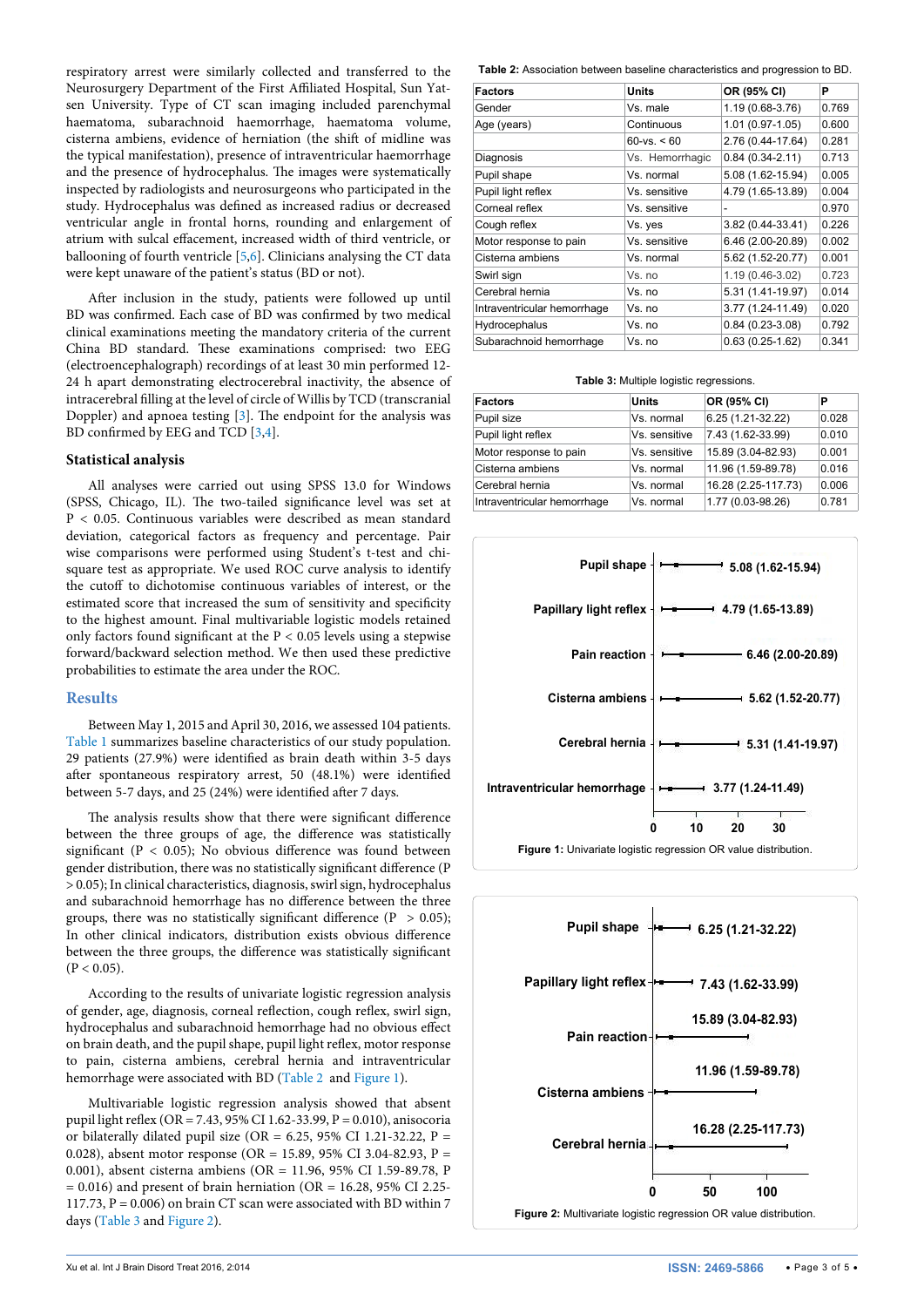<span id="page-3-0"></span>**Table 4:** The BD-N score.

| Variable                | <b>Normal</b> | Abnormal |
|-------------------------|---------------|----------|
| Pupil light reflex      | 0             |          |
| Pupil size              | 0             |          |
| Motor response to pain  | 0             |          |
| Cisterna ambiens        | 0             |          |
| <b>Brain herniation</b> | 0             |          |

<span id="page-3-1"></span>**Table 5:** Probability of BD after spontaneous respiratory arrest in acute neurocritical patients.

| Score | $\leq$ 7d group (n = 79) | $> 7d$ group (n = 25) |
|-------|--------------------------|-----------------------|
|       | 0(0)                     | $3(100\%)$            |
| 2     | 2(28.6%)                 | $ 5(71.4\%)$          |
| 3     | 10 (66.7%)               | $5(33.3\%)$           |
| 4     | 19 (73.1%)               | $ 7(26.9\%)$          |
| 5     | 48 (90.6%)               | $5(9.4\%)$            |

<span id="page-3-2"></span>

We use the time of spontaneous respiration arrest as zero point, and limit the brain death time to 7 days according to the fundamental theory of brain injury and current BD judgment clinical practice (detailed statement in the discussion). We created the BD-N score ([Table 4\)](#page-3-0) to predict the chance of brain death within 7 days after spontaneous respiration arrest on the basis of odds ratios for every variable, assigning 1 points for absent pupil light reflex, anisocoria or bilaterally dilated pupil, absent motor response, absent cisterna ambiens and present of brain herniation ([Table 4](#page-3-0)). The probability of BD within 7 days after spontaneous respiration arrest increased as the score increased [\(Table 5](#page-3-1)). The area under the curve for the score was 0.81 (95% CI 0.75-0.87) for prediction of BD within 3-5 days, 0.77 (0.70-0.84) for BD between 5 and 7 days, and 0.76 (0.69-0.83) for death after 7 days ([Figure 3](#page-3-2)). Compared with a score of 1-2, a score of 3-5 had a sensitivity of 72%; a score of 3 or more translates into an 81.9% probability of BD within 7 days (positive predictive value) whereas a score of 1-2 translates into an 80% probability of BD after 7 days (negative predictive value).

#### **Discussion**

The clinical assessment of a patient suspected of BD is clearly defined in current guidelines, following these guidelines; the clinicians can feel confident of the declaration [\[6](#page-4-5)]. Early estimates have placed the prevalence of BD among patients with acute brain injury at 10% [[7,](#page-4-12)[8](#page-4-13)]. Meanwhile the China people accept the concept of brain death, progressively. The quality of donation after brain death (DBD) organs is concerning, since the DBD is becoming the main organ donation types in China.

Neurocritical patients was defined as an apneic patient with deep coma and GCS score of 3 [\[9\]](#page-4-6). Absent brain stem reflexes illustrate brain stem function impaired, once brain stem function is lost, respiration arrest first and the heart soon thereafter [[10\]](#page-4-7). So identifying neurocritical patients who could progress to BD is particularly important at the acute phase before cardiac arrest. Therefore, neurocritical patients become the common candidates for deceased organ donation in China.

BD is a result of an unrelenting acute brain injury, the brain edema is the secondary brain injury and the main cause of BD [[10\]](#page-4-7). A large number of studies have verified that brain edema occurred in 1-2 hours after brain injury, and reached the peak in next 24-48 hours, which lasted for 4-5 days. Spontaneous respiration arrest usually occurred during the brain edema peak. We use the time of spontaneous respiration arrest as zero point and limit the BD time to 7 days (2 days peak + 5 days lasted) [[11\]](#page-4-8). Other authors also advocated the time at 1 week so as to avoid the biased skewness of the deaths due to medical complications as a result of a long stay in the intensive care unit  $\left[3\right]$  $\left[3\right]$  $\left[3\right]$ .

The severity of acute neurocritical patients remains a subjective notion and is currently based on the clinicians' experience taking into account all the clinical and radiological signs, which could predict a life-threatening condition for the patient [[12\]](#page-4-9). A diagnosis of BD requires a massive brain or brain stem injury. The fundamental knowledge that the brain stem loses function is needed to understand the neurology of brain death, typically progressing from a hemispheric lesion to a brain stem lesion [[10\]](#page-4-7). Multiple independent risk factors predicting the outcome of patients with TBI (traumatic brain injury) have been identified; the most widely accepted ones being age, GCS score, pupil size and reactivity, motor response to pain and CT scan findings, but those risk factors have not yet been identified as predictors of BD after spontaneous respiration arrest in acute neurocritical patient [\[1,](#page-4-0)[10](#page-4-7),[12](#page-4-9)]. Based on this, we designed a prospective observational study to screen predictive factors for brain death.

There were 5 significant predictors of outcome from the multivariate analysis that were incorporated into the BD-N score (a neurological scoring system). These predictors included 3 neurological variables focused on brain stem function and 2 cranial imaging variables focused on hemispheric lesion. In our study, absent pupil light reflex, anisocoria or bilaterally dilated pupil (pupil size) and absent motor response (motor response to pain) were associated with progression to BD in acute neurocritical patients in our study. Pupil size and reactivity were found to be strong predictors of survival and functional outcome; the best outcome is reportedly found in patients with bilaterally reactive pupils, and the worst was seen in patients with bilaterally fixed and dilated pupils. These were consistent with our study results, but these studies didn't design to predict BD [\[1,](#page-4-0)[2](#page-4-1)]. Several studies had identified the pupil reflex as one predictor of BD [[10](#page-4-7)[,13](#page-4-10)], but the pupil size and motor response to pain have not yet been identified as predictors of BD in acute neurocritical patient. However, Healey, et al. advocated the motor response to pain as the best choice because they considered it has the greatest impact on outcome prediction and simplified determination by avoiding misinterpretation in evaluating eye and verbal response subscores [[14](#page-4-11)]. A GCS score of 3 is associated with an extremely high mortality rate, with some researchers suggesting that there is no reasonable chance of survival [\[2\]](#page-4-1). In our study, the patients included is GCS score of 3-5, identification of patients with a reasonable chance of survival within the GCS 3 collective is of overriding importance, especially the probability of progression to BD after spontaneous respiration arrest. We only choose specially appointed factors associated with brain stem function (5 to 7 times the drug's elimination half-life in hours and allow that time to pass before clinical examination is performed) because there are some observation misunderstandings on some reflections, such as the examiner must pay close attention because the